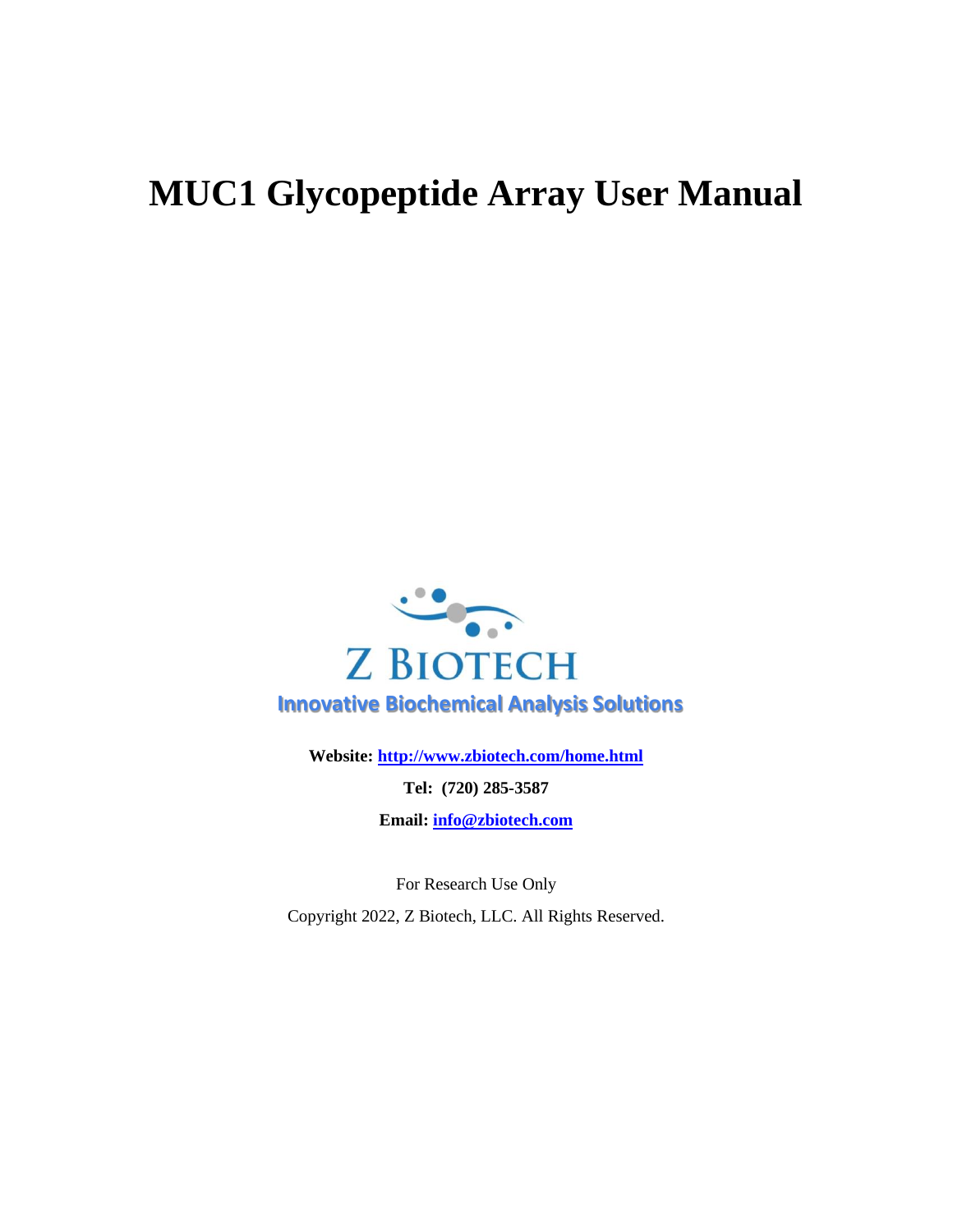#### **Introduction**

Mucin 1 (MUC1) is a transmembrane glycoprotein, and it is one of several mucin proteins that make up mucus. The extracellular domain of MUC1 consists of a variable number of 20-amino-acid tandem repeats, and these repeats are highly O-glycosylated. α-N-acetylgalactosamine (GalNAc, Tn) is attached to the hydroxyl group of threonine (Thr) and serine (Ser) of the tandem repeats and further extended with galactose (Gal), N-acetylglucosamine (GlcNAc), or GalNAc to form eight different core structures. These structures can be further modified by sialylation, sulfation, acetylation, fucosylation, and polylactosamine extension.

MUC1 is expressed on the surface of normal epithelial cells. However, changes in glycosylation patterns occur in various pathological conditions. For example, aberrant glycosylation of MUC1 has prevented cancer cells from forming core-2 based glycans. Therefore, cancer-associated MUC1 is hypoglycosylated with short carbohydrate structures such as Tn (GalNAc-Ser or -Thr) and STn (Neu5Ac-6-GalNAc-Thr). This unique feature makes MUC1 an ideal cancer-specific antigen for therapeutics development.

ZBiotech has developed a robust chemoenzymatic synthesis and microarray platform that enables the production and screening of a large MUC1 glycopeptide library. The first version of our MUC1 glycopeptide array includes 62 MUC1 glycopeptides and 1 unglycosylated peptide. Each glycopeptide is 23-mer in length and modified with carbohydrate structures such as Tn (GalNAc-Ser or -Thr) or STn (Neu5Ac-6-GalNAc-Ser or -Thr). This array platform allows researchers to identify, profile and compare specific antibody responses; as well as detect and validate protein interactions with various glycoforms of MUC1 peptides. This microarray platform is highly sensitive and has low background by using our proprietary surface coating and glycan immobilization technology.

#### **Handling and Storage**

Store the bag of slides and any buffers in a 4°C refrigerator if they are to be assayed within 24 hours upon receipt. For long term storage keep the bag of slides at -20°C. Avoid freezing and thawing multiple times. Purchased slides and buffers should be used within 6 months.

Allow the bag of slides to equilibrate to room temperature at least 20 minutes before opening. After opening, re-seal any unused slides in the moisture barrier bag with a desiccant inside and refreeze.

#### **Array Map/Schematic**

MUC1 Glycopeptide Array slides have either 8 or 16 subarrays. Arrays are printed on the side with the "Z Biotech" label and 4-digit number ID facing upward. The "Z Biotech" label is located on the bottom center from a landscape view. The number ID is consistent with the barcode ID on the bottom from a portrait view. Dimensions and array maps are shown below.

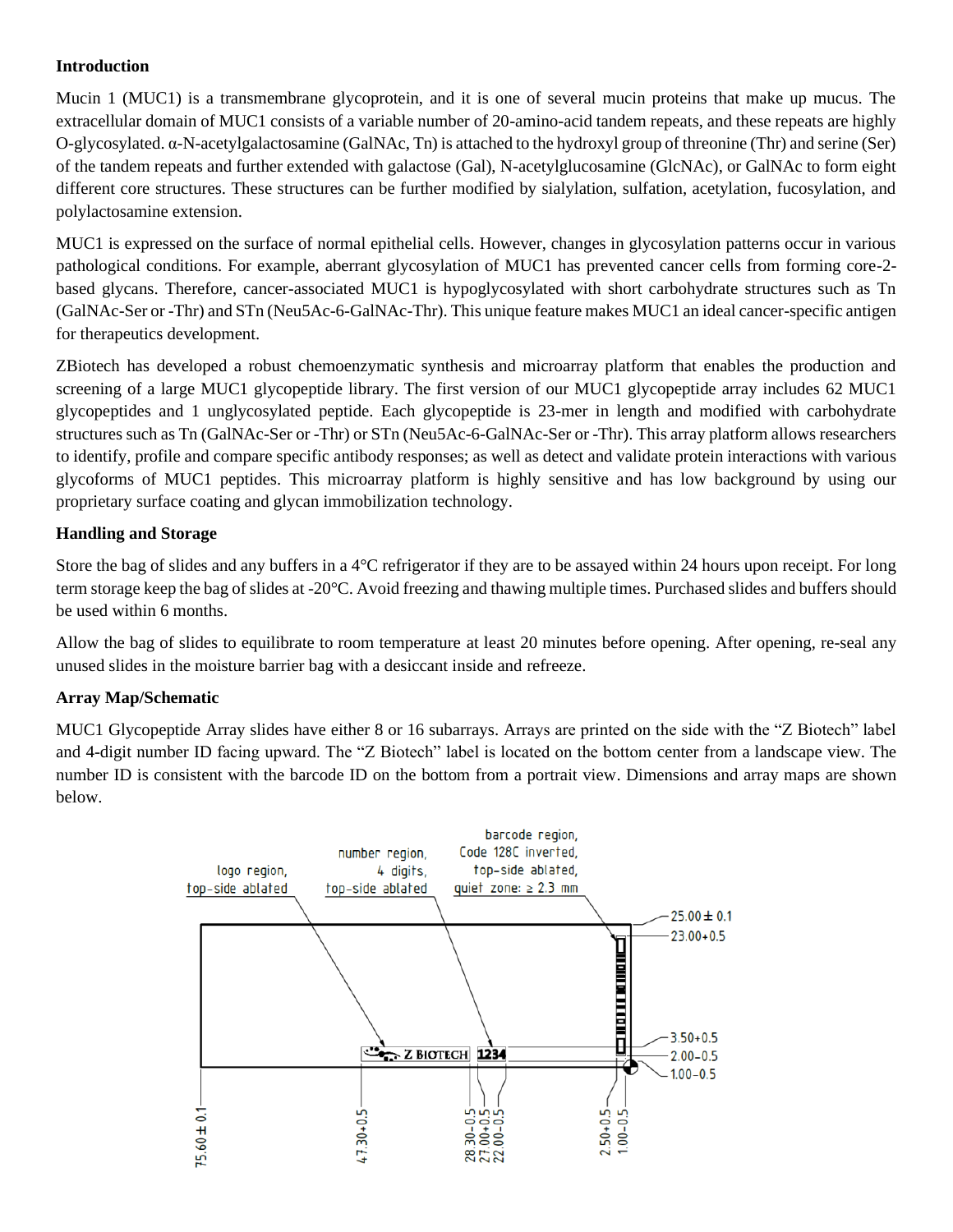# **Array Map (16-subarray slides)**



| 1     | 1     | 1     | $\mathbf{1}$ | 2               | 2               | $\overline{2}$  | 2               | 3               | 3               | 3               | 3               | 4               | 4               | $\overline{4}$ | $\overline{4}$  |
|-------|-------|-------|--------------|-----------------|-----------------|-----------------|-----------------|-----------------|-----------------|-----------------|-----------------|-----------------|-----------------|----------------|-----------------|
| 5     | 5     | 5     | 5            | 6               | 6               | 6               | 6               | $\tau$          | 7               | 7               | 7               | 8               | 8               | 8              | 8               |
| 9     | 9     | 9     | 9            | 10              | 10              | 10              | 10              | 11              | 11              | 11              | 11              | 12              | 12              | 12             | 12              |
| 13    | 13    | 13    | 13           | 14              | 14              | 14              | 14              | 15              | 15              | 15              | 15              | 16              | 16              | 16             | 16              |
| 17    | 17    | 17    | 17           | 18              | 18              | 18              | 18              | 19              | 19              | 19              | 19              | 20              | 20              | 20             | 20              |
| 21    | 21    | 21    | 21           | 22              | 22              | 22              | 22              | 23              | 23              | 23              | 23              | 24              | 24              | 24             | 24              |
| 25    | 25    | 25    | 25           | 26              | 26              | 26              | 26              | 27              | 27              | 27              | 27              | 28              | 28              | 28             | 28              |
| 29    | 29    | 29    | 29           | 30              | 30              | 30              | 30              | 31              | 31              | 31              | 31              | 32              | 32              | 32             | 32              |
| 33    | 33    | 33    | 33           | 34              | 34              | 34              | 34              | 35              | 35              | 35              | 35              | 36              | 36              | 36             | 36              |
| 37    | 37    | 37    | 37           | 38              | 38              | 38              | 38              | 39              | 39              | 39              | 39              | 40              | 40              | 40             | 40              |
| 41    | 41    | 41    | 41           | 42              | 42              | 42              | 42              | 43              | 43              | 43              | 43              | 44              | 44              | 44             | 44              |
| 45    | 45    | 45    | 45           | 46              | 46              | 46              | 46              | 47              | 47              | 47              | 47              | 48              | 48              | 48             | 48              |
| 49    | 49    | 49    | 49           | 50              | 50              | 50              | 50              | 51              | 51              | 51              | 51              | 52              | 52              | 52             | 52              |
| 53    | 53    | 53    | 53           | 54              | 54              | 54              | 54              | 55              | 55              | 55              | 55              | 56              | 56              | 56             | 56              |
| 57    | 57    | 57    | 57           | 58              | 58              | 58              | 58              | 59              | 59              | 59              | 59              | 60              | 60              | 60             | 60              |
| 61    | 61    | 61    | 61           | 62              | 62              | 62              | 62              | 63              | 63              | 63              | 63              | NC              | NC              | NC             | NC              |
| PC1   | PC1   | PC1   | PC1          | PC <sub>2</sub> | PC <sub>2</sub> | PC <sub>2</sub> | PC <sub>2</sub> | PC <sub>3</sub> | PC <sub>3</sub> | PC <sub>3</sub> | PC <sub>3</sub> | PC <sub>4</sub> | PC <sub>4</sub> | PC4            | PC <sub>4</sub> |
| Blank | Blank | Blank | Blank        | Blank           | Blank           | Blank           | Blank           | Blank           | Blank           | Blank           | <b>Blank</b>    | M               | M               | M              | M               |

#### **Array Map (8-subarray slides):**



|                 |    |    |    |    |    | 2  | $\overline{2}$ | 2  |    |    | $\overline{2}$ | 3  | 3  | 3  |     |    |     |    |       |    |    | 4         |    | 5  | 5  | 5  |                        |                                                                                                                                                                                                                              |       | 6                               | 6  | 6  | 6  |                 |     |
|-----------------|----|----|----|----|----|----|----------------|----|----|----|----------------|----|----|----|-----|----|-----|----|-------|----|----|-----------|----|----|----|----|------------------------|------------------------------------------------------------------------------------------------------------------------------------------------------------------------------------------------------------------------------|-------|---------------------------------|----|----|----|-----------------|-----|
|                 |    |    |    |    |    | 8  | 8              | 8  | 8  | 8  | 8              | 9  | 9  | 9  |     | 9  | 9   | 10 | 10    | 10 | 10 | 10        | 10 | 11 | 11 | 11 | -11                    | 11                                                                                                                                                                                                                           | 11    | 12                              | 12 | 12 | 12 | 12 <sup>1</sup> | 12  |
| 13              | 13 | 13 | 13 | 13 | 13 | 14 | 14             | 14 | 14 | 14 | 14             | 15 | 15 | 15 | 15  | 15 | 15  | 16 | 16    | 16 | 16 | 16        | 16 | 17 | 17 | 17 | 17                     | 17                                                                                                                                                                                                                           | 17    | 18                              | 18 | 18 | 18 | 18 I            | 18  |
| 19 <sup>1</sup> | 19 | 19 | 19 | 19 | 19 | 20 | 20             | 20 | 20 | 20 | 20             | 21 | 21 | 21 | 21  | 21 | 21  | 22 | 22    | 22 | 22 | 22        | 22 | 23 | 23 | 23 | 23                     | 23                                                                                                                                                                                                                           | 23    | 24                              | 24 | 24 | 24 | 24              | -24 |
| 25              | 25 | 25 | 25 | 25 | 25 | 26 | 26             | 26 | 26 | 26 | 26             | 27 | 27 | 27 | 27  | 27 | 27  | 28 | 28    | 28 | 28 | 28        | 28 | 29 | 29 | 29 | 29                     | 29                                                                                                                                                                                                                           | 29    | 30                              | 30 | 30 | 30 | 30              | 30  |
| 31              | 31 | 31 | 31 | 31 | 31 | 32 | 32             | 32 | 32 | 32 | 32             | 33 | 33 | 33 | 33  | 33 | 33  | 34 | 34    | 34 | 34 | 34        | 34 | 35 | 35 | 35 | 35                     | 35                                                                                                                                                                                                                           | 35    | 36                              | 36 | 36 | 36 | 36 I            | -36 |
| 37              | 37 | 37 | 37 | 37 | 37 | 38 | 38             | 38 | 38 | 38 | 38             | 39 | 39 | 39 | 39  | 39 | 39  | 40 | 40    | 40 | 40 | 40        | 40 | 41 | 41 | 41 | 41                     | 41                                                                                                                                                                                                                           | 41    | 42                              | 42 | 42 | 42 | 42              | 42  |
| 43              | 43 | 43 | 43 | 43 | 43 | 44 | 44             | 44 | 44 | 44 | 44             | 45 | 45 | 45 | 45  | 45 | 45  | 46 | 46    | 46 | 46 | 46        | 46 | 47 | 47 | 47 | 47                     | 47                                                                                                                                                                                                                           | 47    | 48                              | 48 | 48 | 48 | 48 48           |     |
| 49              | 49 | 49 | 49 | 49 | 49 | 50 | 50             | 50 | 50 | 50 | 50             | 51 | 51 | 51 | -51 | 51 | -51 | 52 | 52    | 52 | 52 | 52        | 52 | 53 | 53 | 53 | 53                     | 53                                                                                                                                                                                                                           | 53    | 54                              | 54 | 54 | 54 | <b>54</b>       | -54 |
| 55 l            | 55 | 55 | 55 | 55 | 55 | 56 | 56             | 56 | 56 | 56 | 56             | 57 | 57 | 57 | 57  | 57 | -57 | 58 | 58    | 58 | 58 | 58        | 58 | 59 | 59 | 59 | 59                     | 59                                                                                                                                                                                                                           | 59    | 60                              | 60 | 60 | 60 | 60 l            | 60  |
| 61              | 61 | 61 | 61 | 61 | 61 | 62 | 62             | 62 | 62 | 62 | 62             | 63 | 63 | 63 | 63  | 63 | 63  |    | NC NC |    |    | NCINCINCI |    |    |    |    | NC PC1 PC1 PC1 PC1 PC1 |                                                                                                                                                                                                                              |       | PC1 PC2 PC2 PC2 PC2 PC2 PC2 PC2 |    |    |    |                 |     |
|                 |    |    |    |    |    |    |                |    |    |    |                |    |    |    |     |    |     |    |       |    |    |           |    |    |    |    |                        | PC3   PC3   PC3   PC3   PC3   PC4   PC4   PC4   PC4   PC4   PC4   PC4   BLAN   Blank   Blank   Blank   Blank   Blank   Blank   Blank   Blank   Blank   Blank   Blank   Blank   Blank   Blank   Blank   Blank   Blank   Blank | Blank | M                               | M  | M  | M  | M               | M   |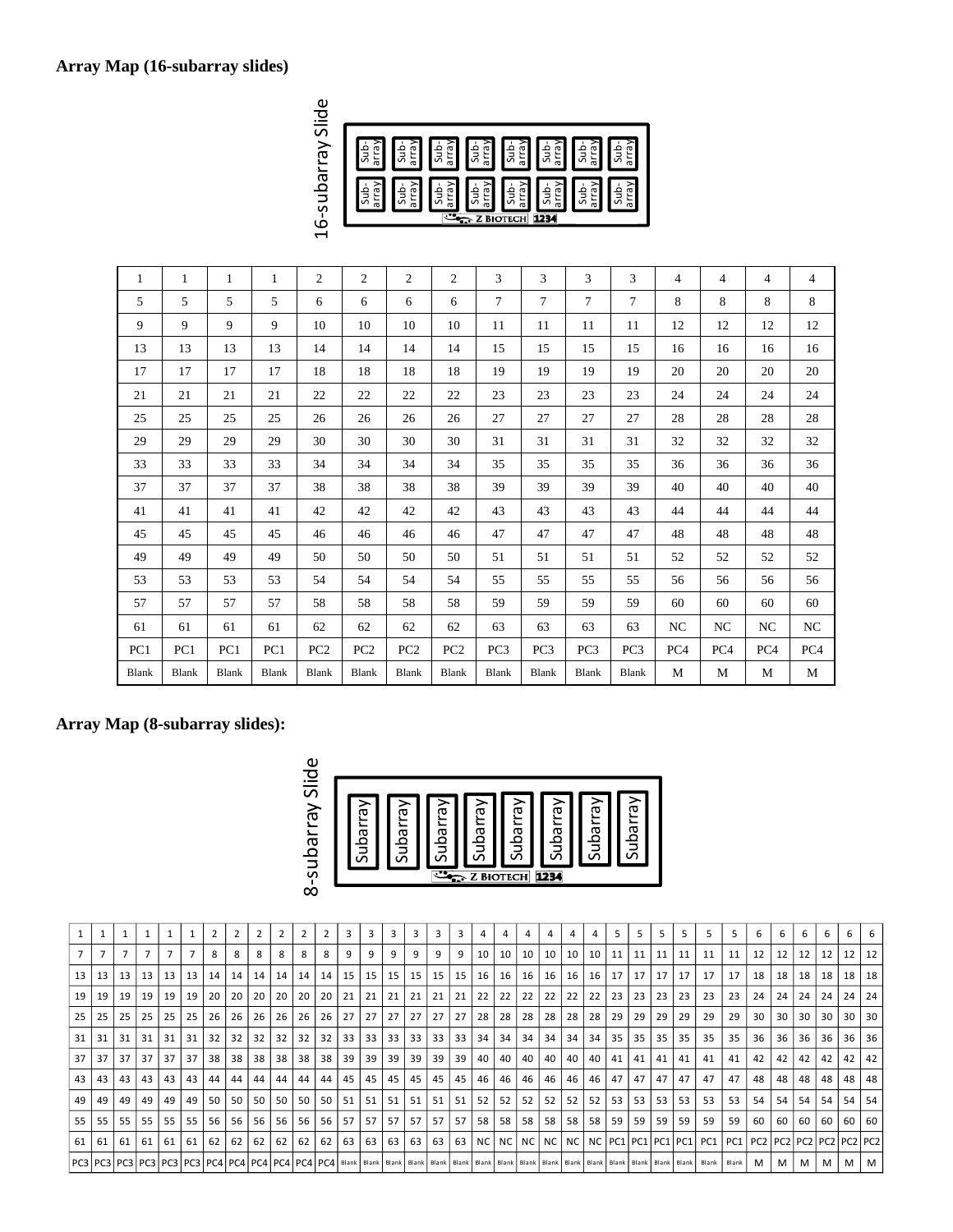# **MUC1 Glycopeptide Identification List**

| #              | <b>Sequence</b>                                                                                                        |
|----------------|------------------------------------------------------------------------------------------------------------------------|
| $\mathbf{1}$   | PPAHGVT(GalNAc)SAPDTRPAPGSTAPPA                                                                                        |
| $\overline{c}$ | PPAHGVTS(GalNAc)APDTRPAPGSTAPPA                                                                                        |
| 3              | PPAHGVTSAPDT(GalNAc)RPAPGSTAPPA                                                                                        |
| $\overline{4}$ | PPAHGVTSAPDTRPAPGS(GalNAc)TAPPA                                                                                        |
| 5              | PPAHGVTSAPDTRPAPGST(GalNAc)APPA                                                                                        |
| 6              | PPAHGVT(GalNAc)S(GalNAc)APDTRPAPGSTAPPA                                                                                |
| $\tau$         | PPAHGVT(GalNAc)SAPDT(GalNAc)RPAPGSTAPPA                                                                                |
| 8              | PPAHGVT(GalNAc)SAPDTRPAPGS(GalNAc)TAPPA                                                                                |
| 9              | PPAHGVT(GalNAc)SAPDTRPAPGST(GalNAc)APPA                                                                                |
| 10             | PPAHGVTS(GalNAc)APDT(GalNAc)RPAPGSTAPPA                                                                                |
| 11             | PPAHGVTS(GalNAc)APDTRPAPGS(GalNAc)TAPPA                                                                                |
| 12             | PPAHGVTS(GalNAc)APDTRPAPGST(GalNAc)APPA                                                                                |
| 13             | PPAHGVTSAPDT(GalNAc)RPAPGS(GalNAc)TAPPA                                                                                |
| 14             | PPAHGVTSAPDT(GalNAc)RPAPGST(GalNAc)APPA                                                                                |
| 15             | PPAHGVTSAPDTRPAPGS(GalNAc)T(GalNAc)APPA                                                                                |
| 16             | PPAHGVT(GalNAc)S(GalNAc)APDT(GalNAc)RPAPGSTAPPA                                                                        |
| 17             | PPAHGVT(GalNAc)S(GalNAc)APDTRPAPGS(GalNAc)TAPPA                                                                        |
| 18             | PPAHGVT(GalNAc)S(GalNAc)APDTRPAPGST(GalNAc)APPA                                                                        |
| 19             | PPAHGVT(GalNAc)SAPDT(GalNAc)RPAPGS(GalNAc)TAPPA                                                                        |
| 20             | PPAHGVT(GalNAc)SAPDT(GalNAc)RPAPGST(GalNAc)APPA                                                                        |
| $21\,$         | PPAHGVT(GalNAc)SAPDTRPAPGS(GalNAc)T(GalNAc)APPA                                                                        |
| 22             | PPAHGVTS(GalNAc)APDT(GalNAc)RPAPGS(GalNAc)TAPPA                                                                        |
| 23             | PPAHGVTS(GalNAc)APDT(GalNAc)RPAPGST(GalNAc)APPA                                                                        |
| 24             | PPAHGVTS(GalNAc)APDTRPAPGS(GalNAc)T(GalNAc)APPA                                                                        |
| 25             | PPAHGVTSAPDT(GalNAc)RPAPGS(GalNAc)T(GalNAc)APPA                                                                        |
| 26             | PPAHGVT(GalNAc)S(GalNAc)APDT(GalNAc)RPAPGS(GalNAc)TAPPA                                                                |
| 27             | PPAHGVT(GalNAc)S(GalNAc)APDT(GalNAc)RPAPGST(GalNAc)APPA                                                                |
| 28             | PPAHGVT(GalNAc)S(GalNAc)APDTRPAPGS(GalNAc)T(GalNAc)APPA                                                                |
| 29             | PPAHGVT(GalNAc)SAPDT(GalNAc)RPAPGS(GalNAc)T(GalNAc)APPA                                                                |
| 30             | PPAHGVTS(GalNAc)APDT(GalNAc)RPAPGS(GalNAc)T(GalNAc)APPA                                                                |
| 31             | PPAHGVT(GalNAc)S(GalNAc)APDT(GalNAc)RPAPGS(GalNAc)T(GalNAc)APPA                                                        |
| 32             | PPAHGVT(Neu5Ac-6-GalNAc)SAPDTRPAPGSTAPPA                                                                               |
| 33             | PPAHGVTS(Neu5Ac-6-GalNAc)APDTRPAPGSTAPPA                                                                               |
| 34             | PPAHGVTSAPDT(Neu5Ac-6-GalNAc)RPAPGSTAPPA                                                                               |
| 35             | PPAHGVTSAPDTRPAPGS(Neu5Ac-6-GalNAc)TAPPA                                                                               |
| 36             | PPAHGVTSAPDTRPAPGST(Neu5Ac-6-GalNAc)APPA                                                                               |
| 37             | PPAHGVT(Neu5Ac-6-GalNAc)S(Neu5Ac-6-GalNAc)APDTRPAPGSTAPPA                                                              |
| 38             | PPAHGVT(Neu5Ac-6-GalNAc)SAPDT(Neu5Ac-6-GalNAc)RPAPGSTAPPA                                                              |
| 39<br>40       | PPAHGVT(Neu5Ac-6-GalNAc)SAPDTRPAPGS(Neu5Ac-6-GalNAc)TAPPA                                                              |
|                | PPAHGVT(Neu5Ac-6-GalNAc)SAPDTRPAPGST(Neu5Ac-6-GalNAc)APPA                                                              |
| 41<br>42       | PPAHGVTS(Neu5Ac-6-GalNAc)APDT(Neu5Ac-6-GalNAc)RPAPGSTAPPA                                                              |
| 43             | PPAHGVTS(Neu5Ac-6-GalNAc)APDTRPAPGS(Neu5Ac-6-GalNAc)TAPPA<br>PPAHGVTS(Neu5Ac-6-GalNAc)APDTRPAPGST(Neu5Ac-6-GalNAc)APPA |
| 44             | PPAHGVTSAPDT(Neu5Ac-6-GalNAc)RPAPGS(Neu5Ac-6-GalNAc)TAPPA                                                              |
| 45             | PPAHGVTSAPDT(Neu5Ac-6-GalNAc)RPAPGST(Neu5Ac-6-GalNAc)APPA                                                              |
| 46             | PPAHGVTSAPDTRPAPGS(Neu5Ac-6-GalNAc)T(Neu5Ac-6-GalNAc)APPA                                                              |
| 47             | PPAHGVT(Neu5Ac-6-GalNAc)S(Neu5Ac-6-GalNAc)APDT(Neu5Ac-6-GalNAc)RPAPGSTAPPA                                             |
| 48             | PPAHGVT(Neu5Ac-6-GalNAc)S(Neu5Ac-6-GalNAc)APDTRPAPGS(Neu5Ac-6-GalNAc)TAPPA                                             |
| 49             | PPAHGVT(Neu5Ac-6-GalNAc)S(Neu5Ac-6-GalNAc)APDTRPAPGST(Neu5Ac-6-GalNAc)APPA                                             |
| 50             | PPAHGVT(Neu5Ac-6-GalNAc)SAPDT(Neu5Ac-6-GalNAc)RPAPGS(Neu5Ac-6-GalNAc)TAPPA                                             |
| 51             | PPAHGVT(Neu5Ac-6-GalNAc)SAPDT(Neu5Ac-6-GalNAc)RPAPGST(Neu5Ac-6-GalNAc)APPA                                             |
| 52             | PPAHGVT(Neu5Ac-6-GalNAc)SAPDTRPAPGS(Neu5Ac-6-GalNAc)T(Neu5Ac-6-GalNAc)APPA                                             |
| 53             | PPAHGVTS(Neu5Ac-6-GalNAc)APDT(Neu5Ac-6-GalNAc)RPAPGS(Neu5Ac-6-GalNAc)TAPPA                                             |
| 54             | PPAHGVTS(Neu5Ac-6-GalNAc)APDT(Neu5Ac-6-GalNAc)RPAPGST(Neu5Ac-6-GalNAc)APPA                                             |
| 55             | PPAHGVTS(Neu5Ac-6-GalNAc)APDTRPAPGS(Neu5Ac-6-GalNAc)T(Neu5Ac-6-GalNAc)APPA                                             |
| 56             | PPAHGVTSAPDT(Neu5Ac-6-GalNAc)RPAPGS(Neu5Ac-6-GalNAc)T(Neu5Ac-6-GalNAc)APPA                                             |
| 57             | PPAHGVT(Neu5Ac-6-GalNAc)S(Neu5Ac-6-GalNAc)APDT(Neu5Ac-6-GalNAc)RPAPGS(Neu5Ac-6-GalNAc)TAPPA                            |
| 58             | PPAHGVT(Neu5Ac-6-GalNAc)S(Neu5Ac-6-GalNAc)APDT(Neu5Ac-6-GalNAc)RPAPGST(Neu5Ac-6-GalNAc)APPA                            |
| 59             | PPAHGVT(Neu5Ac-6-GalNAc)S(Neu5Ac-6-GalNAc)APDTRPAPGS(Neu5Ac-6-GalNAc)T(Neu5Ac-6-GalNAc)APPA                            |
| 60             | PPAHGVT(Neu5Ac-6-GalNAc)SAPDT(Neu5Ac-6-GalNAc)RPAPGS(Neu5Ac-6-GalNAc)T(Neu5Ac-6-GalNAc)APPA                            |
| 61             | PPAHGVTS(Neu5Ac-6-GalNAc)APDT(Neu5Ac-6-GalNAc)RPAPGS(Neu5Ac-6-GalNAc)T(Neu5Ac-6-GalNAc)APPA                            |
| 62             | PPAHGVT(Neu5Ac-6-GalNAc)S(Neu5Ac-6-GalNAc)APDT(Neu5Ac-6-GalNAc)RPAPGS(Neu5Ac-6-GalNAc)T(Neu5Ac-6-GalNAc)APPA           |
| 63             | PPAHGVTSAPDTRPAPGSTAPPA                                                                                                |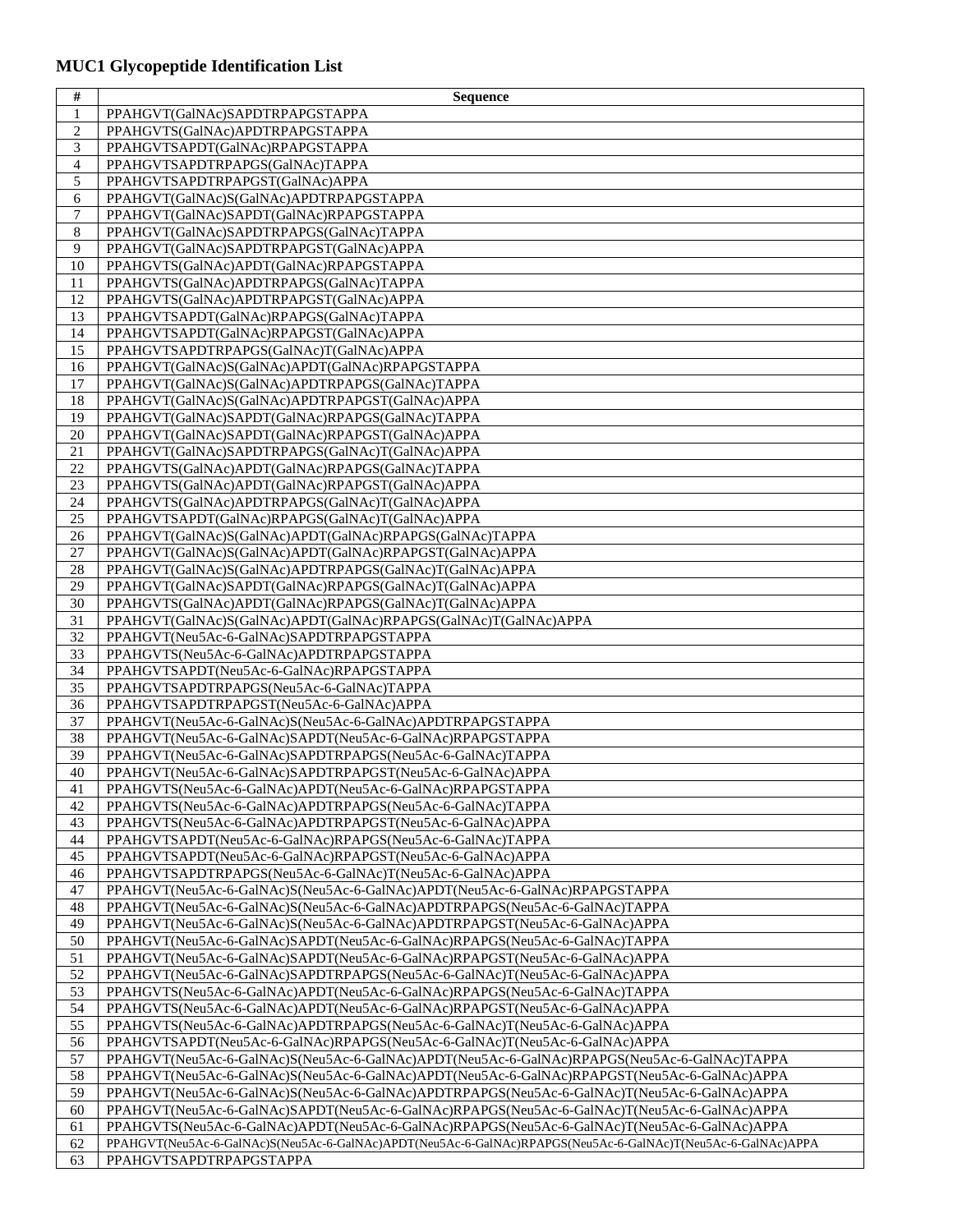#### **Controls**

NC: Negative control, Print Buffer

PC1: Positive control 1, Biotinylated PEG (0.01 mg/mL)

PC2: Positive control 2, Human IgG (0.1 mg/mL)

PC3: Positive control 3, Mouse IgG (0.1 mg/mL)

PC4: Positive control 4, Rabbit IgG (0.1 mg/mL)

Marker: Anti-human IgG, Cy3 (0.01 mg/mL) and anti-Human IgG, Alexa647 (0.01 mg/mL)

### **Materials Required**

- Arrayed glass slides
- 16 or 8 cassettes
- Glycan Array Blocking Buffer (GABB, Item #10106), add 1% BSA (10 mg/ml) if needed
- Glycan Array Assay Buffer (GAAB, Item #10107), add 1% BSA (10 mg/ml) if needed
- Laser fluorescence scanner (able to scan at the wavelength of your fluorophore)
- Coplin jar
- Adhesive slide cover film

#### Preparation of assay samples:

Prepare glycan-binding protein samples or secondary antibodies of interest in a centrifuge tube by diluting with the Glycan Array Assay Buffer. We recommend a range of 50  $\mu$ g/ml to 0.1  $\mu$ g/ml concentration for protein samples, although some experimentation may be required to establish the concentration that will provide the highest binding signals with the lowest background fluorescence. This is often accomplished by applying a different dilution of samples to different wells of the array. For the fluorescently labelled streptavidin we recommend a concentration of 1 μg/mL. Calculate the volume of sample needed depending on how many slides and subarrays are to be assayed. **We recommend using 100 μL volume of sample per well for 16 subarray cassettes and 200 μL for 8 subarray cassettes to ensure full and even coverage of the printed area throughout incubation for every step of the assay.** If necessary, the assay can be done successfully with a minimal volume of 60 μL per well for 16 subarray cassettes and 80 μL for 8 subarray cassettes. We caution that using a minimal volume in the wells has an increased risk of the array drying out during the assay and may also cause unequal distribution of the sample across the arrayed surface which may result in signal variation. Please ensure each sample is homogeneous and thoroughly mixed.

#### **Assay Protocol**

#### Part 1 – Blocking

*Handle the slide in a clean, dry environment. Use gloves and avoid touching the slide surface.*

- 1. Let the arrayed slides equilibrate to room temperature (20-30 minutes) before opening the moisture barrier bag.
- 2. Add blocking buffer to each subarray well.
- 3. Cover the wells with adhesive film to prevent evaporation and incubate slide on shaker at 80 rpm for 30 min. Longer incubation time is acceptable, but not necessary.

*Make sure the orbital shaker is completely flat. If the slide is sloped in any direction during incubation, it can cause variation in binding and detection.*

#### Part 2 – Binding Assay

- 1. Unless the glycan binding protein sample of interest is bacteria or cells, centrifuge samples briefly to avoid adding irrelevant particles to the array.
- 2. Remove blocking buffer from each well by gently touching a pipette tip to the corner of the well, tipping the slide so that the sample pools to that corner, and pipetting off buffer. Avoid touching the array surface. Have the replacement buffer ready before removing the old buffer to ensure the array does not dry out.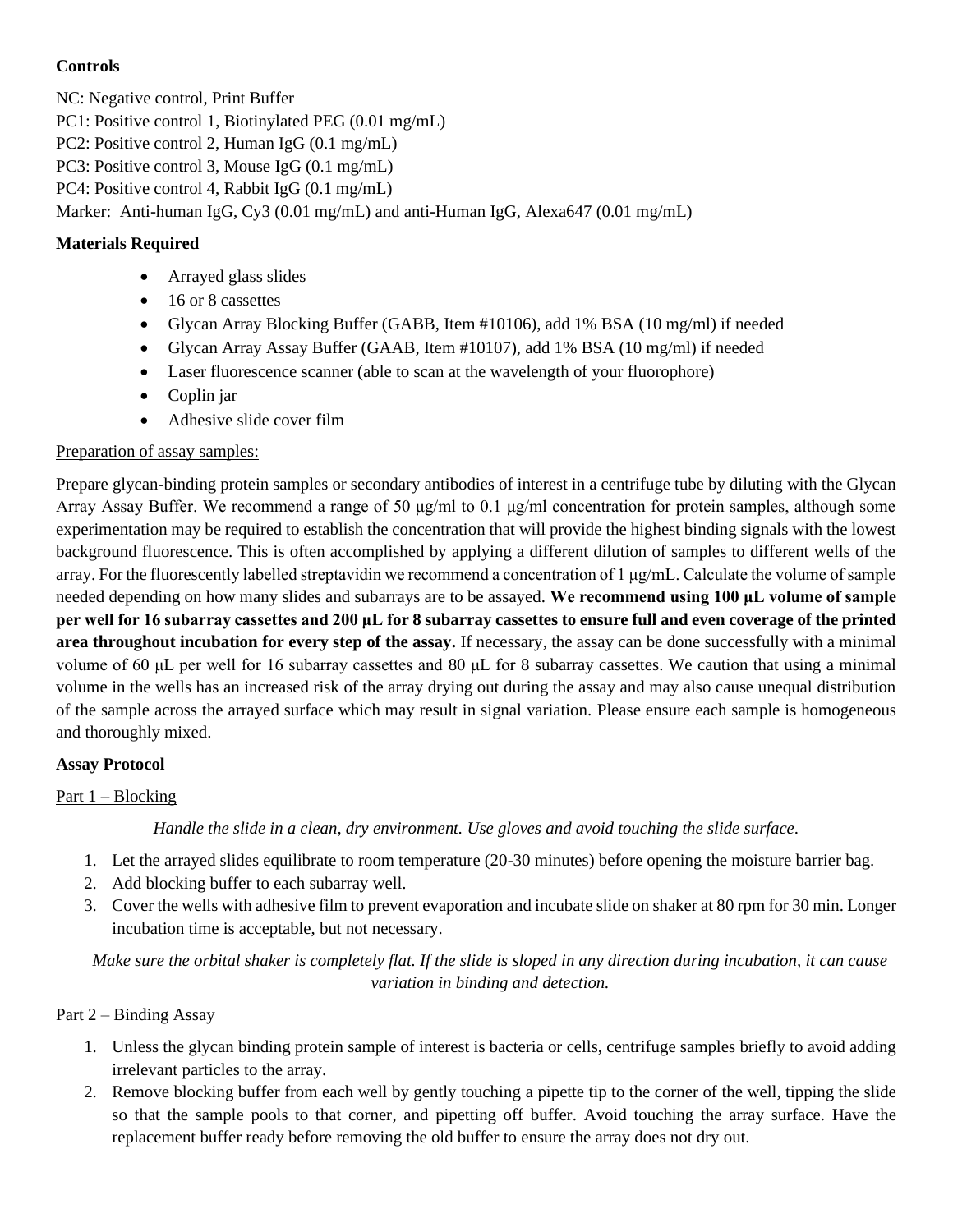- 3. Wash the wells three times by adding GAAB to each well and shaking the array at 80 rpm for 5 min. Remove the buffer and repeat.
- 4. Immediately apply the glycan binding protein sample of interest to each well. Avoid leaving air bubbles.
- 5. Seal the wells with adhesive film to prevent evaporation. If the sample is fluorescently labelled, cover with aluminum foil to keep it in the dark. Incubate on the shaker for 1 hour at 80 rpm. If the samples can easily aggregate, shake at higher speed to prevent protein aggregation. Longer incubation time may increase binding signal, especially for weakly binding samples.

#### *Avoid allowing the slides to dry out at any point during the assay, especially during long incubation times. Make sure the adhesive film is sealed around each well.*

If your glycan-binding protein samples are fluorescently labelled, go directly to Part 6 – Final Wash and Dry.

#### Part 3 – Wash

- 1. Remove buffer or sample from each well by gently touching a pipette tip to the corner of the well, tipping the slide so that the sample pools to that corner, and pipetting off buffer. Avoid touching the array surface.
- 2. Immediately add GAAB to each well. Incubate on the shaker for 5 minutes at 80 rpm. Completely remove the buffer by pipette and repeat this step twice more. Avoid allowing the slide to dry out by having your next wash or sample ready before you remove the buffer.

If your glycan-binding sample is biotinylated, go directly to Part 5 – Fluorescent Staining.

#### Part 4 – Binding of Biotinylated Antibody (Sandwich Assay Format)

- 1. Unless the secondary biotinylated antibody sample is bacteria or cells, centrifuge samples briefly to avoid adding irrelevant particles to the array.
- 2. After completely removing the third GAAB wash, immediately add the secondary biotinylated antibody to each well. Seal the wells with adhesive film and incubate on the shaker for 1 hour at 80 rpm. Shaking at a faster speed can prevent protein aggregation. Longer incubation time is acceptable, but not necessary.
- 3. After incubation repeat Part 3 Wash.

# Part 5 – Fluorescent Staining

- 1. Centrifuge fluorescent labeled streptavidin samples briefly to avoid adding irrelevant particles to the array.
- 2. After completely removing the third GAAB wash, immediately add the fluorescently labelled streptavidin sample. Seal the wells with adhesive film and shield the wells from light with aluminum foil. Incubate on the shaker at 80 rpm for 1 hour. Longer incubation time is acceptable, but not necessary.

# Part 6 – Final Wash and Dry

- 1. Remove sample from each well by gently touching a pipette tip to the corner of the well, tipping the slide so that the liquid pools to that corner, and pipetting off. Avoid touching the array surface.
- 2. Briefly rinse each well with GAAB.
- 3. Completely remove the buffer by pipette. Avoid touching the array surface. Repeat steps 2 and 3.
- 4. Disassemble the cassette from the slide. For the provided cassette this can be done by holding the slide with one hand at the top and bottom edges and sliding out the cassette clips one by one with the other hand. If your provided cassette has metal clips, they can be removed by rotating the clip outwards from the bottom of the slide. When the clips have been removed place the slide on the table and hold a small outer edge of the slide to the table as you gently peel the cassette off.
- 5. Immediately immerse the slide in a coplin jar or beaker full of GAAB. Do not touch the surface of the array or allow the array surface to touch the sides of the beaker or jar.
- 6. Place the jar or beaker on a shaker at 80 rpm for 10 minutes.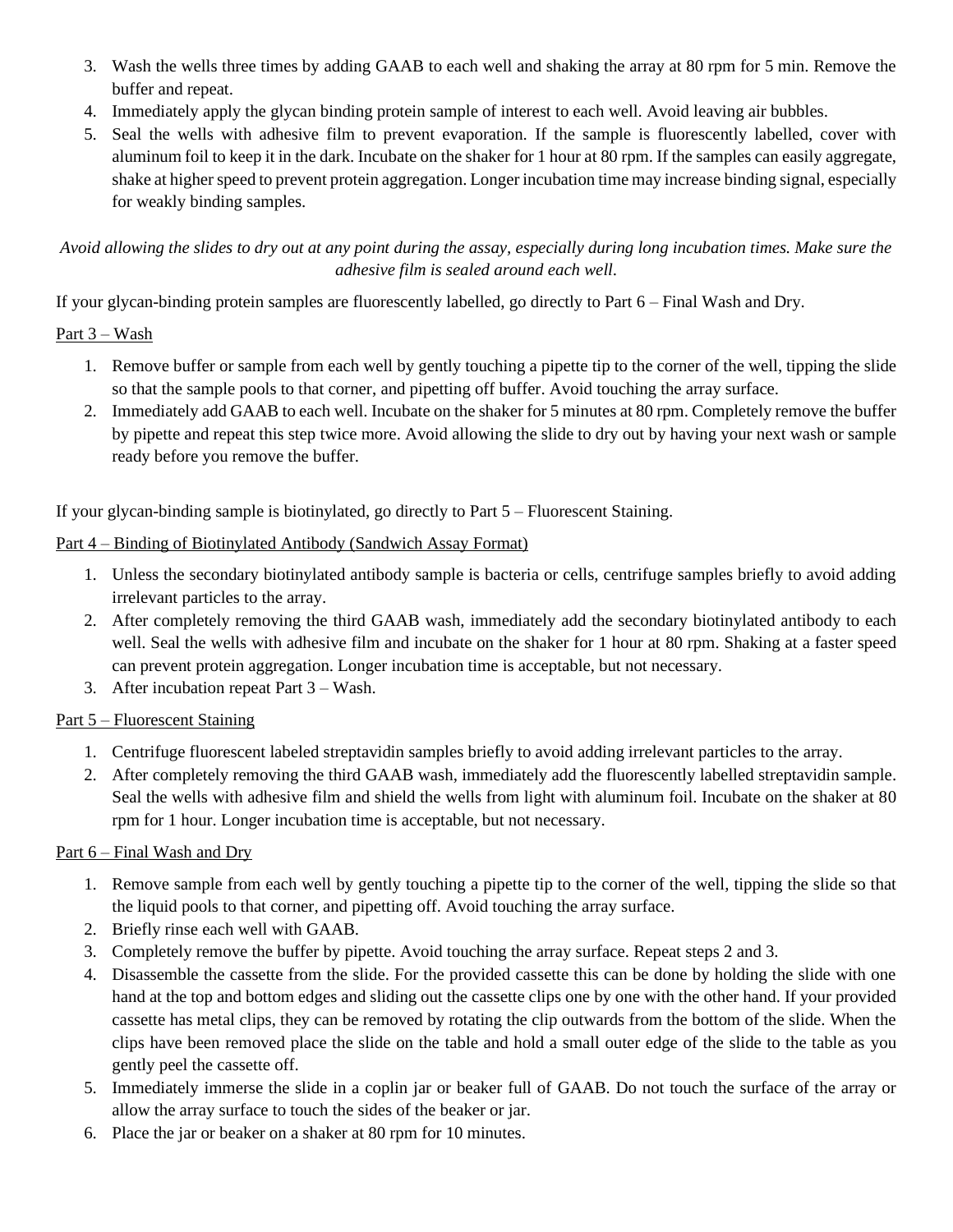- 7. Decant the buffer from the jar or beaker while holding the slide in place (only touch the edge of the slide) and then add sterile de-ionized water to immerse the slide.
- 8. Place the jar or beaker on the shaker at 80 rpm for 2 minutes.
- 9. Decant the water from the jar or beaker. Repeat once more with fresh de-ionized water.
- 10. Allow the slide to dry completely in a clean, dust free environment before scanning.

#### **Analysis**

Scan the slide in a laser fluorescence scanner at the wavelength of emission for the fluorophore used. Adjust the laser power and PMT to obtain the highest possible signals without any being saturated (saturated positive control signal is okay). Analyze data with microarray analysis software. If there is specific binding the signal intensity should be higher than the background signal (area where there are no printed spots). Fluorescent signal due to specific binding to your sample of interest should be both dose-dependent with your sample dilution (unless the sample concentration range is too high and glycan binding is saturated) and should have positive binding signal after signal from control assays has been subtracted. Our standard method of comparing signal intensities is to quantify the median signal intensity data and subtract the background intensity. Subtracting signal from negative control spots as well as the same spots on a negative control assay (assay with only detection antibodies and fluorophore) will give more accurate specific binding data.

Interpretation of Control Signals:

Negative Controls (Print Buffer): The negative controlsshould produce little to no signal. Since there is no binding involved with the negative control, any other signals around the negative control's intensity are also not binding.

Marker: The array marker should show a strong fluorescence signal regardless of the assay. It is there primarily to aid with orientation of the array map during analysis.

Biotinylated PEG (PC1): This positive control will bind directly to the fluorescent labelled streptavidin. If your glycanbinding protein sample is already fluorescently labelled, or in any case where the addition of fluorescent labelled streptavidin



to the array was not preformed (Part 5 – Fluorescent staining) this positive control will not be reactive.

IgG (PC2, PC3, PC4): IgG is an antibody found in blood that is a primary component of humoral immunity. If the glycan-binding or secondary antibody sample is an anti-IgG from human, rabbit, or mouse it should bind to the respective IgG control.

#### **Typical Binding Assay Result from the MUC1 Glycopeptide Array**

Example 1 is of one well on a MUC1 Glycopeptide Array slide (16-subarray) was assayed with glycan-binding protein biotinylated *Bauhinia purpurea* agglutinin (BPL) lectin (10 μg/mL),

followed by Streptavidin-Cy3. Example 2 is of one well on a MUC1 Glycopeptide Array slide (16-subarray) was assayed with STn antibody AF647, CC49 (1 μg/ml). The array was scanned with InnoScan 710 microarray scanner.